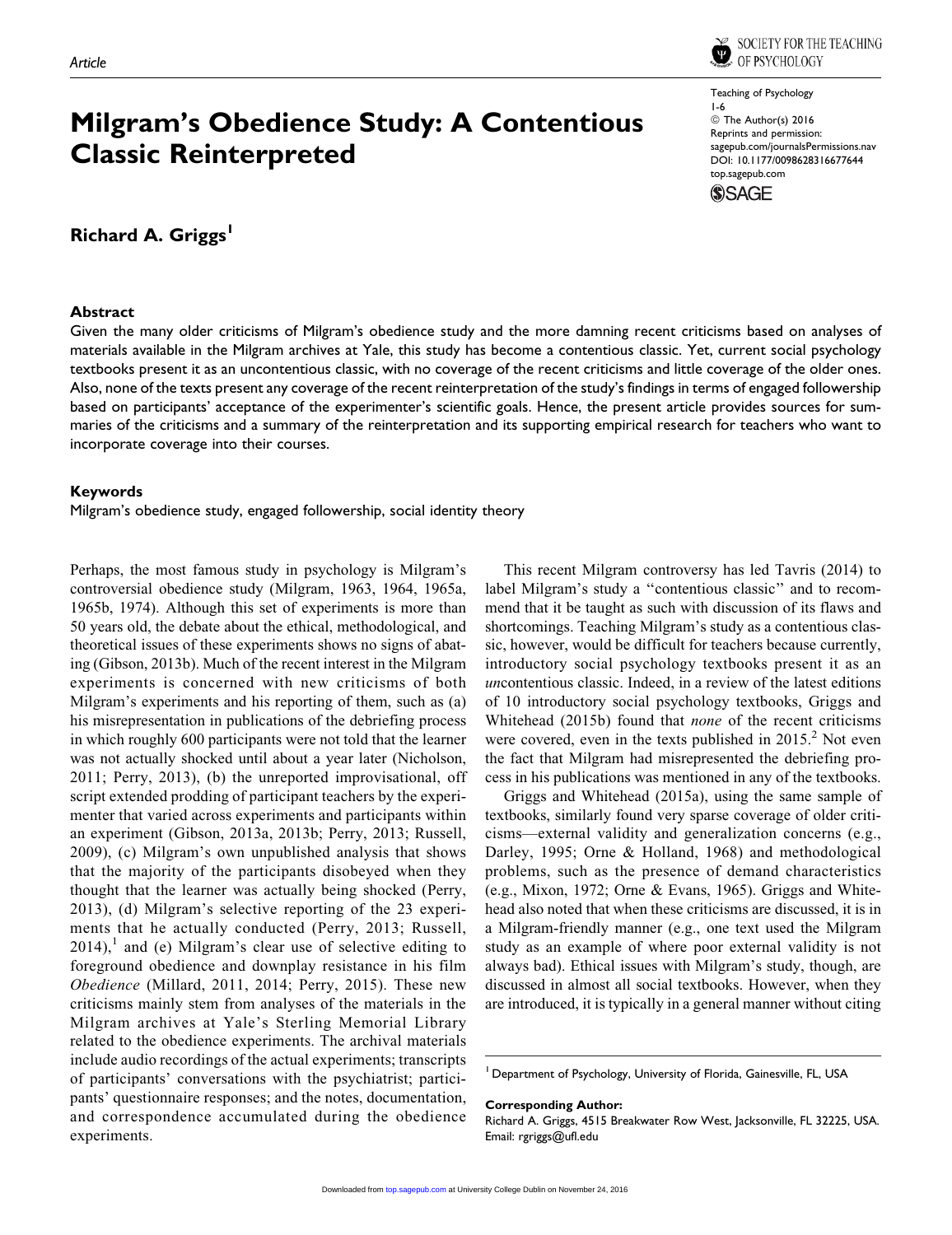references for specific ethical criticisms (only 3 of the 10 texts cited a specific reference, and it was Baumrind, 1964, with one also citing Baumrind, 1985), and these discussions usually come to a Milgram-friendly conclusion, such as that the knowledge-gained benefit outweighed the possible participant cost. This was expected because past research on social psychology textbooks has found that these texts have moved from coverage of specific ethical criticisms to more general, Milgram-friendly coverage of ethical issues toward the end of the last century (Stam, Lubek, & Radke, 1998). Hence, at present, given the tendentious textbook coverage, teachers who are interested in teaching the Milgram study as a contentious classic would have to research the many old and new criticisms of the study on their own. Griggs and Whitehead (2015a, 2015b), however, provided summaries of the old and new criticisms, respectively, and thus comprise an excellent starting point for such research. Nevertheless, I am concerned that teachers will not incorporate these criticisms in their courses because they are not covered in the textbooks that they are using. Supporting this point, Bartels, Milovich, and Moussier (2016) found that introductory psychology teachers tended not to cover the many criticisms of the Stanford prison experiment in their courses, paralleling the lack of such coverage in introductory psychology textbooks (Griggs, 2014).

Tavris (2014) also argued that as teachers we need to find new ways of persuading students that, despite their shortcomings, the findings of these older contentious classic studies like Milgram's study apply to them, because today's students are just as eager as students decades ago ''to reject unflattering or counterintuitive portrayals of humanity.'' She did not, however, mention that some social psychology researchers have recently found a new way to explain Milgram's findings, and it does not involve obedience to authority. Thus, if teachers are going to find ways to persuade students of the importance of Milgram's findings, they would need to be aware of this reinterpretation of those findings. Briefly, this reinterpretation argues that the experiments were not about obedience to authority but rather engaged followership based on identification with the experimenter and his scientific project (Haslam, Reicher, & Birney, 2014, 2016; Haslam, Reicher, & Millard, 2015; Haslam, Reicher, Millard, & McDonald, 2015; Reicher & Haslam, 2011; Reicher, Haslam, & Miller, 2014; Reicher, Haslam, & Smith, 2012). The details of this new interpretation and the empirical evidence gathered to test it will be presented later.

Tavris is not the only one who does not mention this reinterpretation of Milgram's findings. Griggs and Whitehead (2015b) found that coverage of this reinterpretation of Milgram's findings was nonexistent in current introductory social psychology textbooks, even though relevant articles appeared as early as 2011. Given this lack of coverage in the current texts and the fact these texts have a revision cycle of at least 3 years, the purpose of the present article is to provide a brief summary of this recent reinterpretation of Milgram's findings for teachers who may want to incorporate it into their class presentations and discussions of Milgram's study. The story of this reinterpretation begins with Burger's (2009) partial replication of Milgram's baseline experiment, which I discuss next.

## From Replication to Reinterpretation

Burger (2009) conducted a partial replication of Milgram's new baseline experiment at Santa Clara University.<sup>3</sup> His participants were men and women who responded to newspaper advertisements and flyers that had been distributed locally. Their ages ranged from 20 to 81 years, with a mean age of 42.9 years. Obviously, some changes to ensure the welfare of the participants were necessary to obtain permission to run the study (Burger, 2007). The main procedural change was that once participants pressed the 150-volt switch and started to read the next test item, the experiment was stopped. The 150-volt point was chosen because in Milgram's original research, once participants went past 150 volts, the vast majority continued to obey up to the highest shock level. In a meta-analysis of data from eight of Milgram's obedience experiments, Packer (2008) also found that the 150-volt point was the voltage level at which participants were most likely to disobey the experimenter, probably due to the fact that it was at the 150-volt point that the learner began to complain verbally. Thus, in Burger's study, it was a reasonable assumption that the percentage of participants that go past 150 volts was a good estimate of the percentage that would go to the end of the shock generator. Of course, the experimenter also ended the experiment when a participant refused to continue after hearing all four of the experimenter's prods.

Almost 67% of the men and about 73% of the women that Burger (2009) studied continued to 150 volts. Although these percentages have to be adjusted down slightly because not every participant in Milgram's study who went past 150 volts maximally obeyed, these results are very close to Milgram's finding of 65% obedience for both men and women in the baseline condition. Even with such adjustments, Burger's findings indicate that people reacted in this laboratory obedience situation today much as they did almost 50 years ago in Milgram's original study. Burger, however, quizzically later concluded that his participants were *not* displaying obedience (see Burger, Girgis, & Manning, 2011). Why did he conclude this?

Burger, Girgis, and Manning (2011) pointed out that only the fourth prod, ''You have no other choice, you must go on,'' truly constitutes an order, and in an analysis of the participants' comments and responses in Burger's earlier partial replication study, they found that this prod did not elicit any obedience because not a single participant continued after receiving it. In general, the more a prod resembled an order, the less likely it was followed (see Study 2), leading Burger et al. to surmise that the participants' response pattern was the opposite to what would be expected if they had been following orders. They concluded that ''If the participants were not following orders, then alternate interpretations of Milgram's findings should be explored ... . Moreover, the way the research is portrayed to students, scholars, and the public may need to be reassessed'' (p. 6).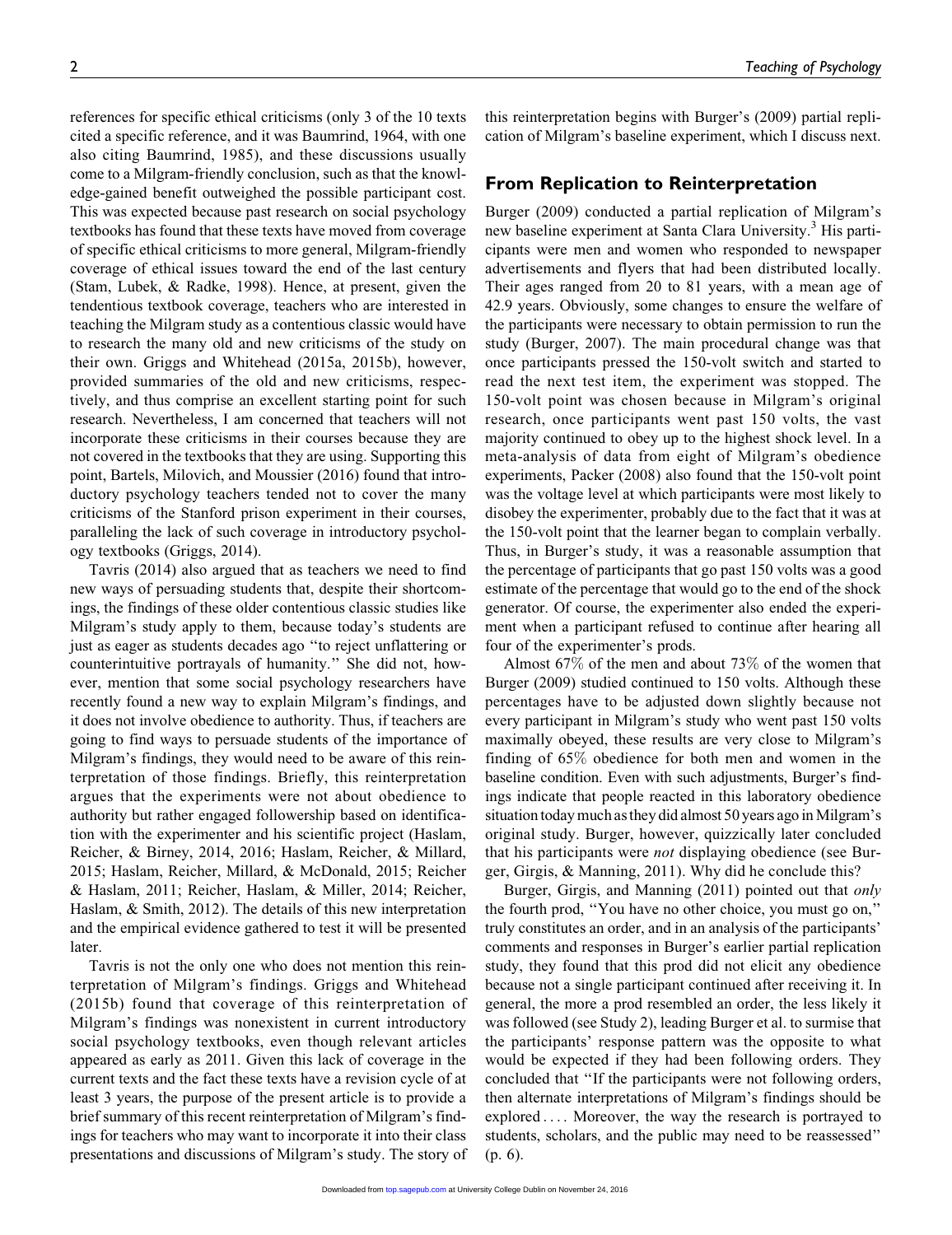Burger et al.'s (2011) results beg the question as to whether this pattern of participant responding also occurred in Milgram's experiments. Fortunately, Gibson (2013a) performed a rhetorical analysis of the archival-recorded interactions between the experimenter and participants in two of Milgram's experiments, providing us with an answer to this question. It is important to remember that analyses of the audiotapes of the experimental sessions have revealed that the experimenter did not follow the standard prod protocol that Milgram described in his publications about the experiments (Perry, 2013). He went off script and improvised prods. Thus, these improvised prods have to be analyzed with respect to their order-like nature. Consistent with Burger et al.'s conclusion, Gibson's analysis revealed that the experimenter's most order-like prods were overwhelmingly resisted by the participants. Gibson (p. 303) concluded that his analysis ''points to the intriguing possibility that the studies ultimately may have little to do with obedience as conventionally understood.'' Thus, rather than showing that Milgram's participants were obeying the orders of those in authority, Milgram's experiments seem to provide evidence of the opposite—namely, that orders from an authority lead to disobedience and that the ''obedience'' that Milgram observed was due to other factors.

## From Obedience to Identification

In accordance with Burger et al.'s (2011) conclusion that alternate interpretations of Milgram's findings should be considered, Alex Haslam and Stephen Reicher have proposed that Milgram's ''obedient'' participants were motivated not by orders but by appeals to science and that their behavior needs to be reconceptualized as an act of ''engaged followership'' with the experimenter and the scientific community and not as a product of blind obedience to authority (e.g., Haslam et al., 2014; Haslam, Reicher, Millard, & McDonald, 2015).<sup>4</sup> In these terms, the level of obedience in each of Milgram's various experiments is predicated upon the extent of the participants' acceptance of the experimenter's scientific goals. Haslam and Reicher argued that this leadership induced participants to identify with the experimenter and become engaged in helping him achieve his scientific goals. They further proposed that the participants in Milgram's experiments may, under certain conditions, also have opted to identify with the learner and not the experimenter, leading them to ''disobedient'' behavior. Hence, the perturbing process of deciding which identification to make led to the anxiety and upset witnessed in Milgram's participants.

Which identification participants tended to make was determined mainly by which identification a particular experimental setting favored. In line with this analysis, Haslam and Reicher noted that one can explain the variance observed for the obedience rate in Milgram's numerous experiments (from 0% to 100%) by examining how the situational factors in each experiment favor each type of identification (i.e., the relative extent of identification with the experimenter vs. identification with the learner). In fact, Reicher, Haslam, and Smith (2012) have

shown that estimations of the levels of identification with the experimenter and with the learner made by both expert social psychologists and nonexpert college students for Milgram's descriptions of 15 of his experiments are strong significant predictors of the level of obedience found in each of the experiments. In agreement with the engaged-followership explanation, identification with the experimenter was a strong positive predictor of the level of obedience observed, and identification with the learner was a strong negative predictor of the level of obedience observed.

Haslam, Reicher, and Birney (2014) pointed out that there was a confound in Milgram's study and Burger's (2009) partial replication between the content of the four prods and the order in which they were presented such that it is unclear whether the observed resistance to the fourth prod was the consequence of it being an order or that it was issued after the other three prods had already been resisted. Possibly, the participants were just tired of being prodded or were already committed to resisting when the fourth prod was given. They argued that the second prod, "The experiment requires that you continue," is the one that relates most to their engaged-followership proposed explanation because it indicates that continuing is essential to the success of the experiment and hence, science. In a very cleverly designed analogue of Milgram's basic procedure with 30 steps, each involving progressively more toxic responses, Haslam et al. demonstrated that continuation and completion of an objectionable task was positively predicted by the extent to which prods appealed to scientific goals but not by the extent that the prods were seen as orders. In agreement with Burger et al.'s (2011) finding, the participants were more inclined to disobey an order than to follow it.

Haslam et al. (2015) used immersive digital realism (IDR) to restage and reexamine Milgram's new baseline experiment (see Note 1) and four more of his obedience experiments.<sup>5</sup> The IDR methodology circumvents the ethical barriers to conducting obedience research using Milgram's original procedure with volunteer participants by using professional actors who deeply immerse themselves into portraying fictional characters. Because the actors can differentiate their characters' behavior from their own, ethical issues are avoided. Kathryn Millard, the third author of the study, had decided to use the IDR methodology to recreate Milgram's experiments as part of a documentary film that she was making on Milgram's obedience study. The first two authors, Alex Haslam and Stephen Reicher, viewed Millard's recreation of the Milgram experiments as an opportunity to test their engaged-followership reinterpretation. Hence, they observed the shooting of the experiments and collected and analyzed the data from the filmed experiments to determine whether these data fit their reinterpretation.

Functioning as filmmaker and director, Millard worked with the actors to develop their characters before the filming. In this case, their characters were participants in Milgram's experiments being restaged and filmed in a faithful reproduction of the original laboratory environment, including the ominous shock generator. Millard, however, only informed the actors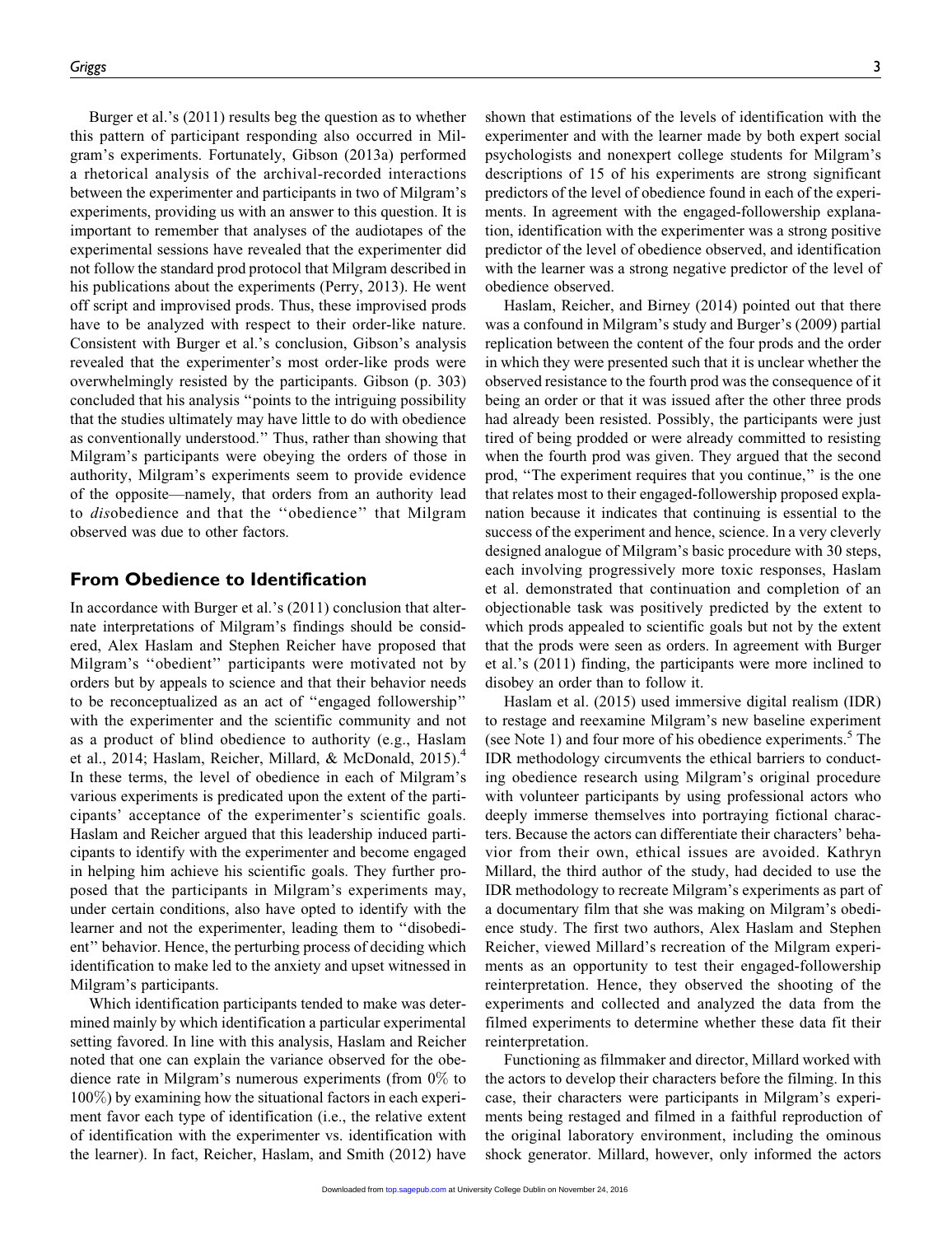that their characters would be participants in a social psychology experiment in the film. They were not given any information about the nature or design of the Milgram experiments. Following the digital filming of each restaged experiment, the actors were thoroughly debriefed and provided with complete information about the study and its aims. Postexperimental interviews were also conducted and used to assess the participants' relative identification with the experimenter and the learner in each experiment. For ethical reasons, Millard conducted follow-up interviews with the actors about their experiences a year later.

Validating the use of the IDR, a strong positive correlation was found between the maximum level of shock administered in these restaged experiments and the mean maximum shock administered in the corresponding original Milgram experiments. Consistent with the engaged-followership explanation, relative identification with the experimenter versus the learner as assessed in the interviews was also a good predictor of the maximum shock that participants administered in each experiment. In addition, as Burger et al. (2011) had found, there was near universal refusal by participants to continue after being given Milgram's fourth prod (''You have no other choice, you must continue'').

Interestingly, Haslam and Reicher's engaged-followership proposal not only provides an explanation of both Milgram's various experimental findings and Burger's replication results but also provides an explanation of the discrepancy between the extremely stressful and aversive experimental experience of the participants and the positive feelings toward the experiments that they expressed in their questionnaire responses about their participation. In an analysis of the Yale archival questionnaire data from Milgram's study, Haslam, Reicher, Millard, and McDonald (2015) showed that the participants were engaged with the science of the experiments and that they saw science—especially science at prestigious Yale University—as a ''social good,'' and being associated with this made them feel good. It is critical, as Haslam et al. pointed out, to realize that the participants' questionnaire responses were made quite some time after their participation, so the stressful experimental situation that they experienced almost a year earlier was in the past, and the debriefing report that accompanied the questionnaire reminded them only of the scientific goals of the study. In sum, led by the report's reminder of the study's lofty scientific purpose, the participants felt that they had contributed to scientific progress, and this gave meaning to their participation, transforming the unpleasant, stressful experimental experience into something to feel good about when they completed the postexperimental questionnaire.

## Epilogue

Why would social psychology textbooks present such tendentious coverage of Milgram's obedience studies, providing little, if any, coverage of the myriad criticisms of the study and the recent reinterpretation of the study's findings? To explain their findings of an analysis of social psychology textbooks from

1965 to 1995, Stam, Lubek, and Radke (1998) provide a tenable answer to this question. According to Stam et al., social psychology textbooks ''serve a knowledge-conserving function for the discipline ... there is a great deal of temporal consistency, a shared core of material and authors to be discussed, and the adoption of a homogeneous knowledge-conserving perspective'' (p. 156). They propose that as part of this knowledge-conserving function, a ''standard view'' of the obedience experiments in social psychology textbooks has developed (see also Griggs & Whitehead, 2015b). According to Stam et al. (pp. 162–163, italics in original),

The obedience research is no longer a case study of the importance of obedience to authority but an important promoter of the importance and necessity of experimental social psychological research. The visibility of the research has become a token: by its critics, a token of the vulnerability of the discipline; by proponents, a token of its strengths. Within the discipline, Milgram is valorized for his contributions but the recurring appearance of discussions of methodology and ethics indicate that in order to valorize Milgram's studies social psychologists must continually engage in damage control. It is this combined valorization/defensiveness that we take to be the standard view of the obedience experiments.

If indeed this is the case, then coverage of Milgram's obedience study as a contentious classic that has been reinterpreted as a demonstration of engaged followership and not obedience is unlikely to materialize in future editions of introductory social psychology textbooks. The next set of editions of introductory social psychology textbooks will tell the story. Hopefully, it's not the standard one. $<sup>6</sup>$ </sup>

## Declaration of Conflicting Interests

The author declared no potential conflicts of interest with respect to the research, authorship, and/or publication of this article.

## Funding

The author received no financial support for the research, authorship, and/or publication of this article.

### Notes

1. Because one of Milgram's unreported experiments (the last one in the study, the relationship experiment) may be the most ethically questionable experiment that he conducted, I briefly summarize it here for teachers who may want to incorporate it into their class discussions of the ethical issues posed by Milgram's study. This experiment was a second one that Milgram conducted in Bridgeport, CT, and was conducted in the same office building but was procedurally different. Instead of participants as teachers and a confederate as the learner, 20 pairs of males who were related in some way (relatives, friends, or neighbors) served as participants, with one serving as teacher and the other as learner. After the learner was strapped in and the teacher and experimenter left the room, Milgram entered the room with the learner and explained privately to him about the experimental ruse and coached him on how to vocalize in response to the supposed shocks. Rochat and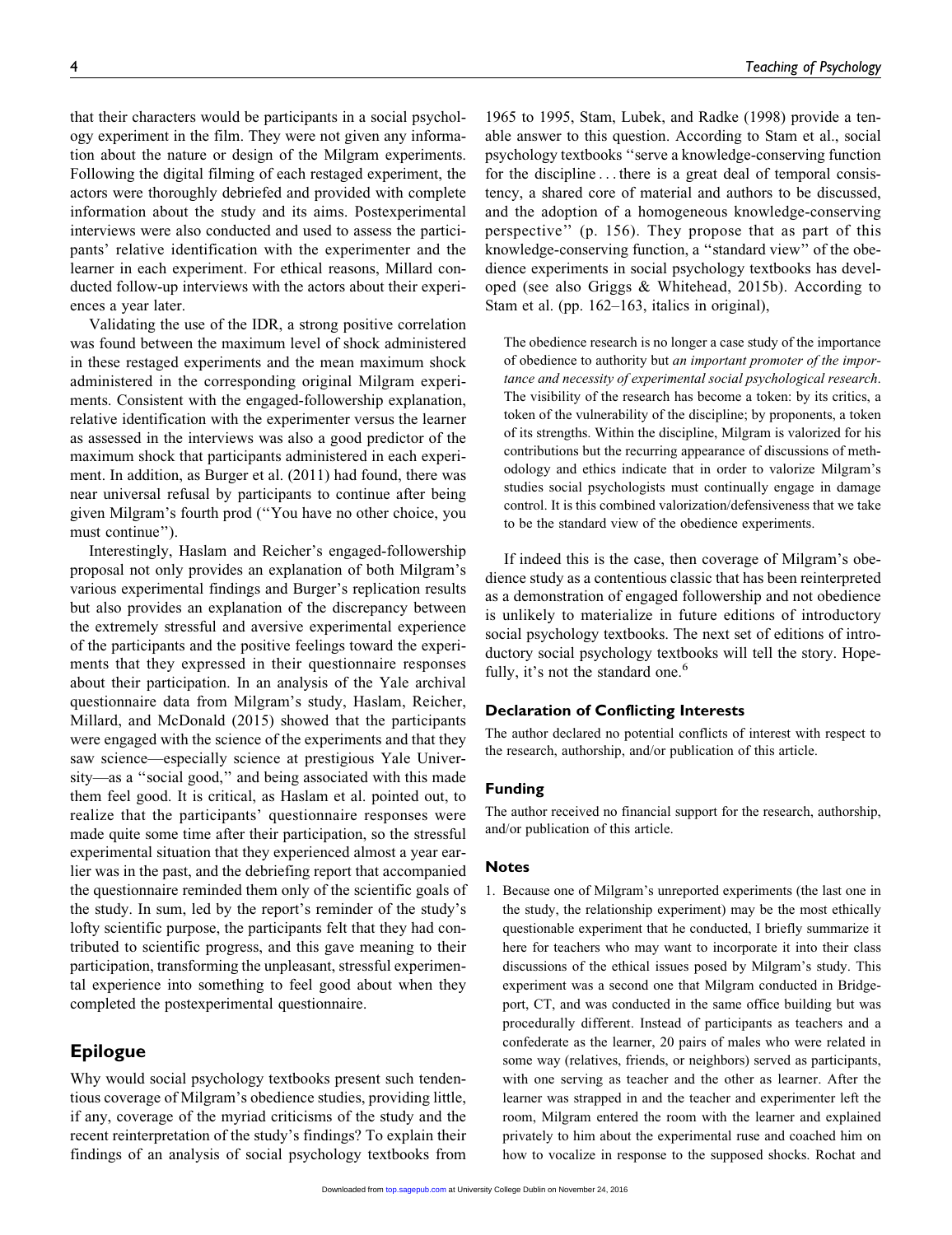Blass (2014, p. 457) pointed out another difference between these two Bridgeport experiments. In the reported experiment with unrelated participants, the learner's protests were aimed at the experimenter. In the unreported one with related participants, the learner's protests were aimed at the teacher. What happened? Did teachers obey and inflict pain on a relative, friend, or neighbor? No, the vast majority did not. Milgram found an 85% rate of disobedience, one of the highest rates in all of his experiments. Although Milgram may not have reported this experiment because of this high rate of disobedience, it seems more likely that it was because the experiment itself would be difficult to defend ethically given that the teacher was asked to shock a friend or relative, especially given the ethical firestorm that had already erupted after Milgram's first publication on the obedience study, Milgram (1963). More details about this experiment can be found in Perry (2013; see Chapter 6) and Rochat and Modigliani (1997).

- 2. According to Griggs and Whitehead (2015b), this set of 10 introductory social psychology textbooks essentially comprise the population of American introductory social psychology textbooks if briefer versions of two of these texts and Aronson's briefer, more trade-like The Social Animal (2012) are excluded.
- 3. Milgram actually conducted two baseline experiments. In the original baseline experiment (the voice-feedback experiment), the teacher and learner are in separate rooms, but the teacher can hear the learner's escalated screams and protests and his refusal to continue at higher voltage levels and the learner does not respond after 330 volts. Milgram used the results of this experiment as the baseline for two more experiments. Because he had to change the laboratory in which he was conducting the obedience study after these experiments, Milgram felt it necessary to conduct a replication experiment of the baseline experiment to determine whether the new laboratory, which was much more modest and in the basement of the building, had any impact on his findings (Milgram, 1974, p. 55). The second baseline experiment was the same as the first but with one small change to the script—the learner mentions a slight heart condition before the experiment and again during his protests. Milgram (1974) thought that this heart problem might provide additional justification for disobeying (p. 55). It did not. He replicated his earlier 62.5% finding—65% administered the maximum shock. He then used this experiment (the new baseline experiment) for the remaining 18 experiments that he conducted. Burger's (2009) experiment was a partial replication of Milgram's new baseline experiment (Jerry M. Burger, personal communication, April 28, 2016).
- 4. Haslam et al. (2014) examined Milgram's experimental notes that are available in the Milgram archives at Yale and found that he had actually questioned the terminology that he was using to describe the behavior of the participants in his obedience experiments. Milgram was not sure whether their behavior constituted cooperation with authority or obedience to authority and pondered the difference between the two. His answer was: ''Cooperation implies a certain willingness to perform the action or help out, a certain internal desire to assist, while obedience implies an action that is totally in response to a command, with no motivational support from inner sources'' (Milgram Archives, Yale University Library, Box 46). Obviously, Milgram decided to describe the participants'

behavior as obedience, but his thoughts about it as cooperation are congruent with Haslam and Reicher's reinterpretation in terms of engaged followership to help the experimenter achieve his scientific goals.

- 5. This study was a collaborative effort across film and psychology. The immersive digital realism performance methodology used to restage Milgram's experiments was devised by the third author, Kathryn Millard, a noted filmmaker, essayist, and academic. Millard (2012) had initially used this methodology to restage Gamson's famous sociological research into encounters with an unjust authority (Gamson, Fireman, & Rytina, 1982). The filmed reenactments of Milgram's experiments are featured in her new documentary film on Milgram's obedience study, Shock Room. The first and second authors of the study, Alex Haslam and Stephen Reicher, appear in the film and describe their engaged-followership reinterpretation of Milgram's obedience findings. The film makes clear that when confronted with the fourth prod (the only outright order of the four prods), participants disobey, demonstrating our ability to choose freely. For more information about Shock Room, go to<http://shockroomfilm.com>.
- 6. New editions of 2 of the 10 introductory psychology textbooks were recently published—Aronson, Wilson, Akert, and Sommers (2016) and Gilovich, Keltner, Chen, and Nisbett (2016). Unsurprisingly, neither text mentioned Haslam and Reicher's engagedfollowership reinterpretation of Milgram's findings. One of the two texts, however, did include one Milgram-friendly sentence on the recent criticisms. This sentence points out that recent criticisms have focused on disturbing allegations that Milgram misrepresented his debriefing process in his publications and that many subjects left the experiment without being told that the learner was not actually shocked. These criticisms, however, are not allegations but rather assertions by more than one researcher supported by factual evidence in the Milgram archives at Yale. This fact and the details of the criticisms are not provided. Hence, the standard view persists in these new editions of 2 of the 10 introductory social psychology texts examined by Griggs and Whitehead (2015a, b).

#### **References**

- Aronson, E. (2012). The social animal (11th ed.). New York, NY: Worth.
- Aronson, E., Wilson, T. D., Akert, R. M., & Sommers, S. R. (2016). Social psychology (9th ed.). Boston, MA: Pearson.
- Bartels, J. M., Milovich, M. M., & Moussier, S. (2016). Coverage of the Stanford prison experiment in introductory psychology courses: A survey of introductory psychology instructors. Teaching of Psychology, 43, 136–141.
- Baumrind, D. (1964). Some thoughts on the ethics of research: After reading Milgram's ''behavioral study of obedience.'' American Psychologist, 19, 421–423.
- Baumrind, D. (1985). Research using intentional deception: Ethical issues revisited. American Psychologist, 40, 165–174.
- Burger, J. M. (2007, December). Replicating Milgram. APS Observer, 20, 15–17.
- Burger, J. M. (2009). Replicating Milgram: Would people still obey today? American Psychologist, 64, 1–11.